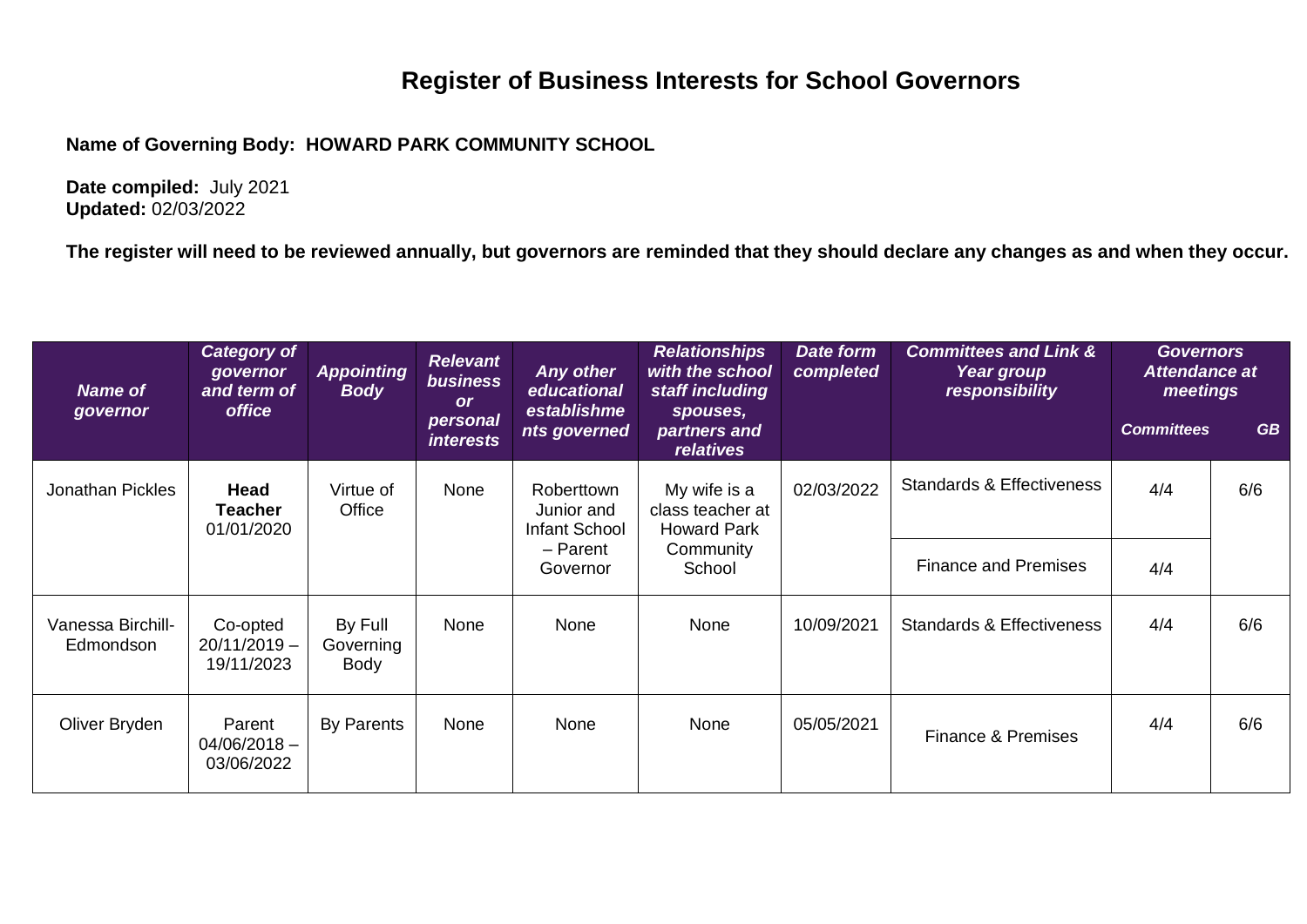| <b>Vicky Farrell</b> | Co-opted<br><b>Staff</b><br>$20/11/2017 -$<br>19/11/2021                | By Full<br>Governing<br><b>Body</b> | None                                 | None                           | None                                                                                                            | 27/08/2021 | <b>Standards &amp; Effectiveness</b> | 2/4 | 6/6 |
|----------------------|-------------------------------------------------------------------------|-------------------------------------|--------------------------------------|--------------------------------|-----------------------------------------------------------------------------------------------------------------|------------|--------------------------------------|-----|-----|
|                      |                                                                         |                                     |                                      |                                |                                                                                                                 |            | Finance & Premises                   | 3/4 |     |
| Melanie<br>Greenwood | Designate<br>(Co-opted<br>pending<br>DBS)<br>02/02/2022 -<br>01/02/2026 | By Full<br>Governing<br>Body        | Polly's<br>Private<br>Day<br>Nursery | Polly's Private<br>Day Nursery | Samantha<br><b>Mollett Friend</b><br>Ex-Colleague -<br>heard about the<br>Governor<br>position from<br>Samantha | 02/03/2022 |                                      |     | 0/0 |
| Joanne<br>Thompson   | Co-opted<br>16/09/2022 -<br>05/10/2021                                  | By Full<br>Governing<br>Body        | None                                 | None                           | None                                                                                                            | 02/03/2022 |                                      |     | 0/0 |
| <b>Rachel Jinks</b>  | Staff<br>$20/01/2021 -$<br>19/01/2025                                   | <b>By Staff</b>                     | None                                 | None                           | None                                                                                                            | 30/08/2021 |                                      |     | 1/1 |
| Gordon Muir          | <b>Chair</b><br>Co-opted<br>$12/03/2021 -$<br>11/03/2025                | By Full<br>Governing<br><b>Body</b> | None                                 | None                           | None                                                                                                            | 16/05/2021 | <b>Finance &amp; Premises</b>        | 4/4 | 6/6 |
| Kevin Huby           | Parent<br>$17/11/2020 -$<br>16/11/2024                                  | <b>By Parents</b>                   | None                                 | None                           | None                                                                                                            | 02/03/2022 | <b>Standards &amp; Effectiveness</b> | 1/1 | 3/4 |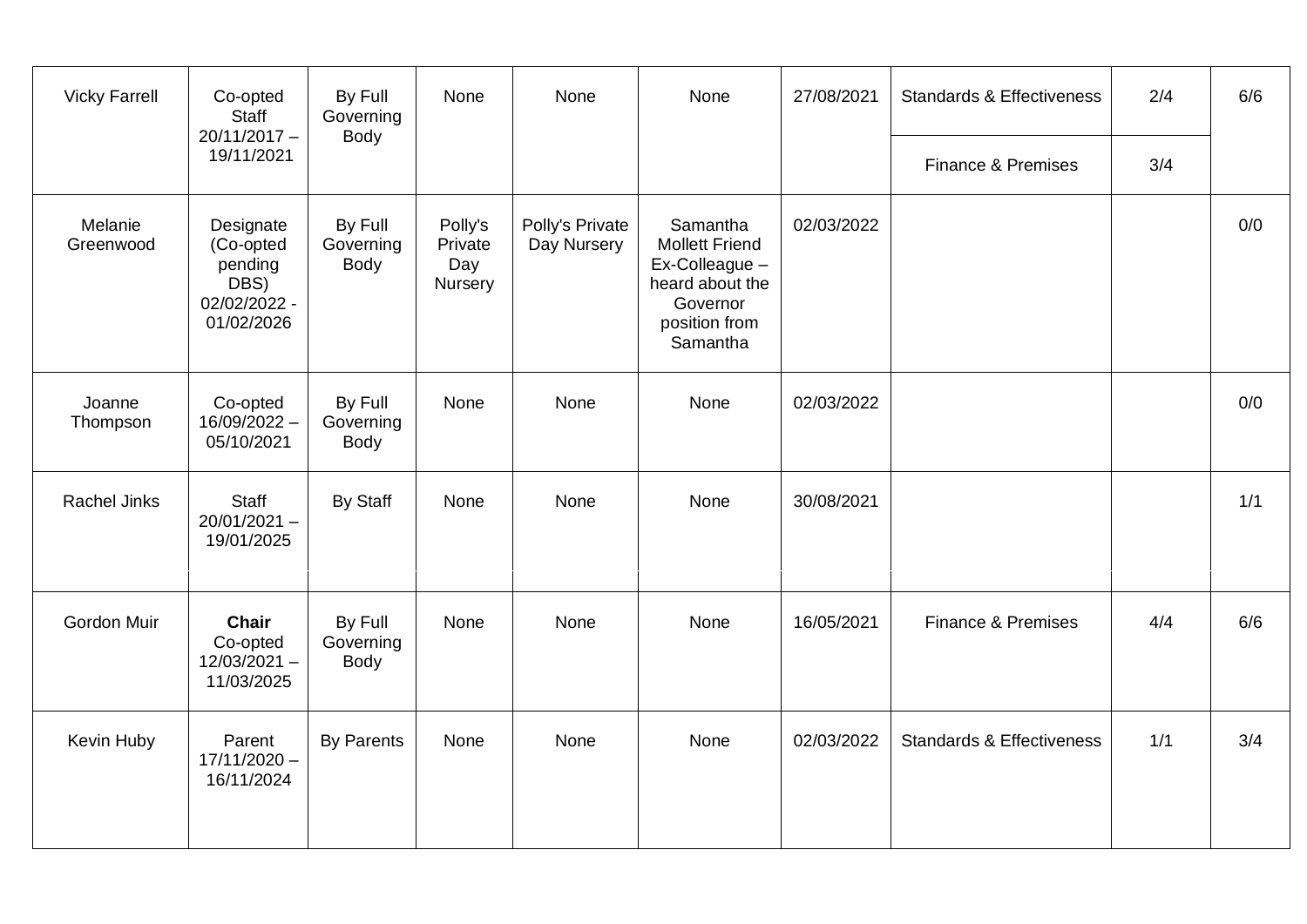| Erica Hudson<br>(not a Governor -<br>Office Staff)                                                   | <b>Office Staff</b>                      | N/A                          | None | None | None | 02/03/2022 | N/A Office Staff                     | N/A | N/A |
|------------------------------------------------------------------------------------------------------|------------------------------------------|------------------------------|------|------|------|------------|--------------------------------------|-----|-----|
| Rachael<br>Ainsworth<br>(not a Governor -<br>Office Staff)                                           | <b>Office Staff</b>                      | N/A                          | None | None | None | 02/03/2022 | N/A Office Staff                     | N/A | N/A |
| Sarah McPherson<br>(not a Governor -<br>Office Staff)                                                | Signatory                                | N/A                          | None | None | None | 02/03/2022 | N/A Signatory                        | N/A | N/A |
| Carol Lavender<br>(not a Governor -<br>Office Staff)                                                 | Signatory                                | N/A                          | None | None | None | 02/03/2022 | N/A Signatory                        | N/A | N/A |
| <b>Those listed</b><br>below are former<br>governors who<br>have served in<br>the last 12<br>months. |                                          |                              |      |      |      |            |                                      |     |     |
| Mary Peace                                                                                           | Co-opted<br>$13/10/2019 -$<br>19/02/2021 | By Full<br>Governing<br>Body |      |      |      |            | <b>Standards &amp; Effectiveness</b> | 1/2 | 4/4 |
| Ross Jeffrey                                                                                         | LA<br>$22/02/2018 -$<br>21/02/2022       | By the LA                    |      |      |      |            | Finance & Premises                   | 4/4 | 6/6 |